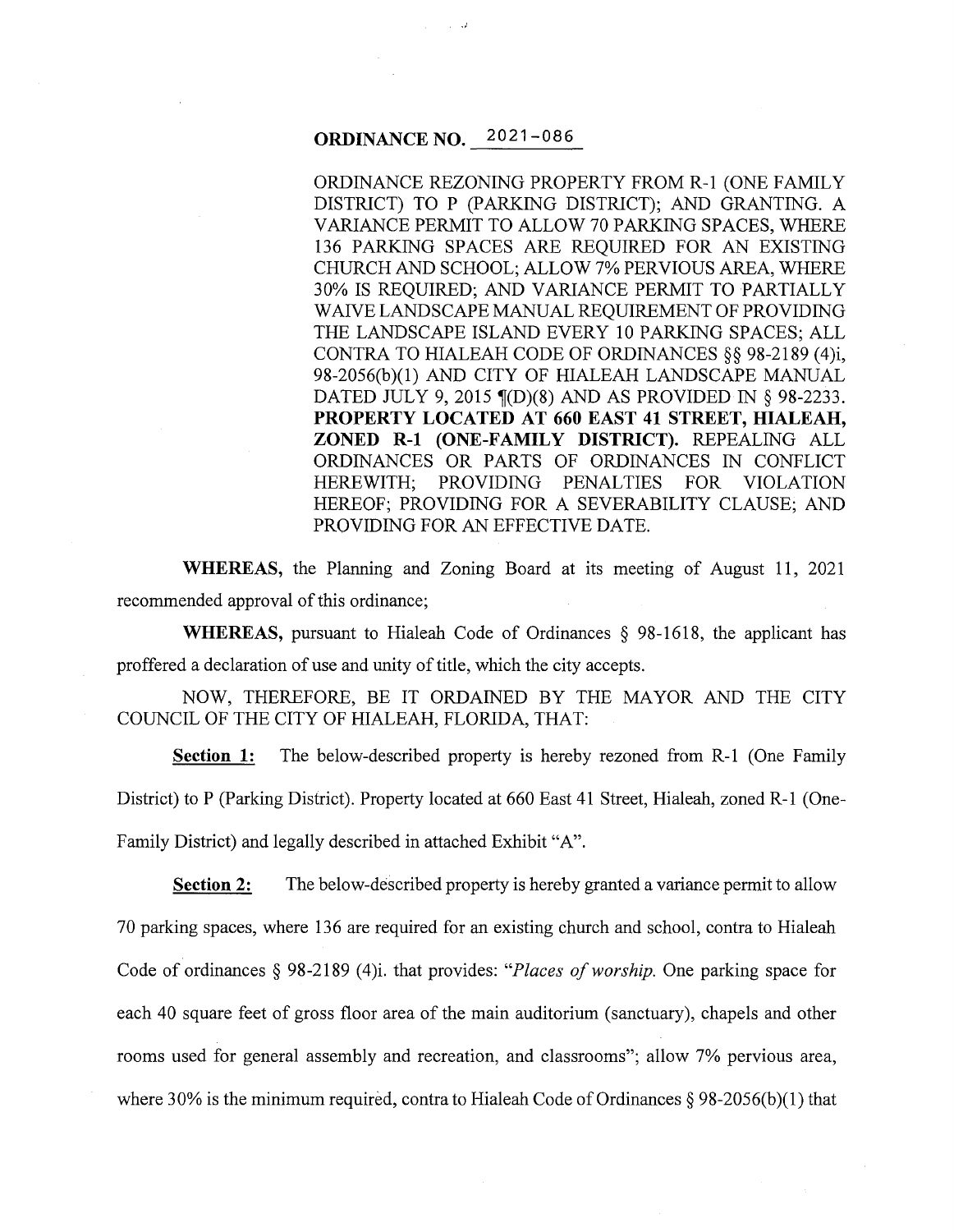provides: "A minimum of 30 percent of the net residential land area shall be maintained in landscaped open space, which space may include recreation areas, swimming pools, and setback areas."; allow a variance permit to partially waive landscape manual requirements of providing a landscape island every 10 parking spaces, contra to City of Hialeah Landscape Manual, dated July 9, 2015  $\P(D)(8)$  that as relevant provides: "A landscaping island is required at a minimum of ten (10) parking spaces for shade distribution"; and as provided in § 98-2233 that provides: "The city council, by ordinance, may waive the minimum landscaping requirements of the Miami-Dade County Landscape Manual, and Hialeah Landscape Manual, latest edition dated July 9, 2015, as may be amended".

### **Section 3: Repeal of Ordinances in Conflict.**

All ordinances or parts of ordinances in conflict herewith are hereby repealed to the extent of such conflict.

#### **Section 4: Penalties.**

Every person violating any provision of the Code or any ordinance, rule or regulation adopted or issued in pursuance thereof shall be assessed a civil penalty not to exceed \$500.00 within the discretion of the court or administrative tribunal having jurisdiction. Each act of violation and each day upon which any such violation shall occur shall constitute a separate offense. In addition to the penalty prescribed above, the city may pursue other remedies such as abatement of nuisance, injunctive relief, administrative adjudication and revocation of licenses or permits.

## **Section 5: Severability Clause.**

If any phrase, clause, sentence, paragraph or section of this ordinance shall be declared invalid or unconstitutional by the judgment or decree of a court of competent jurisdiction, such